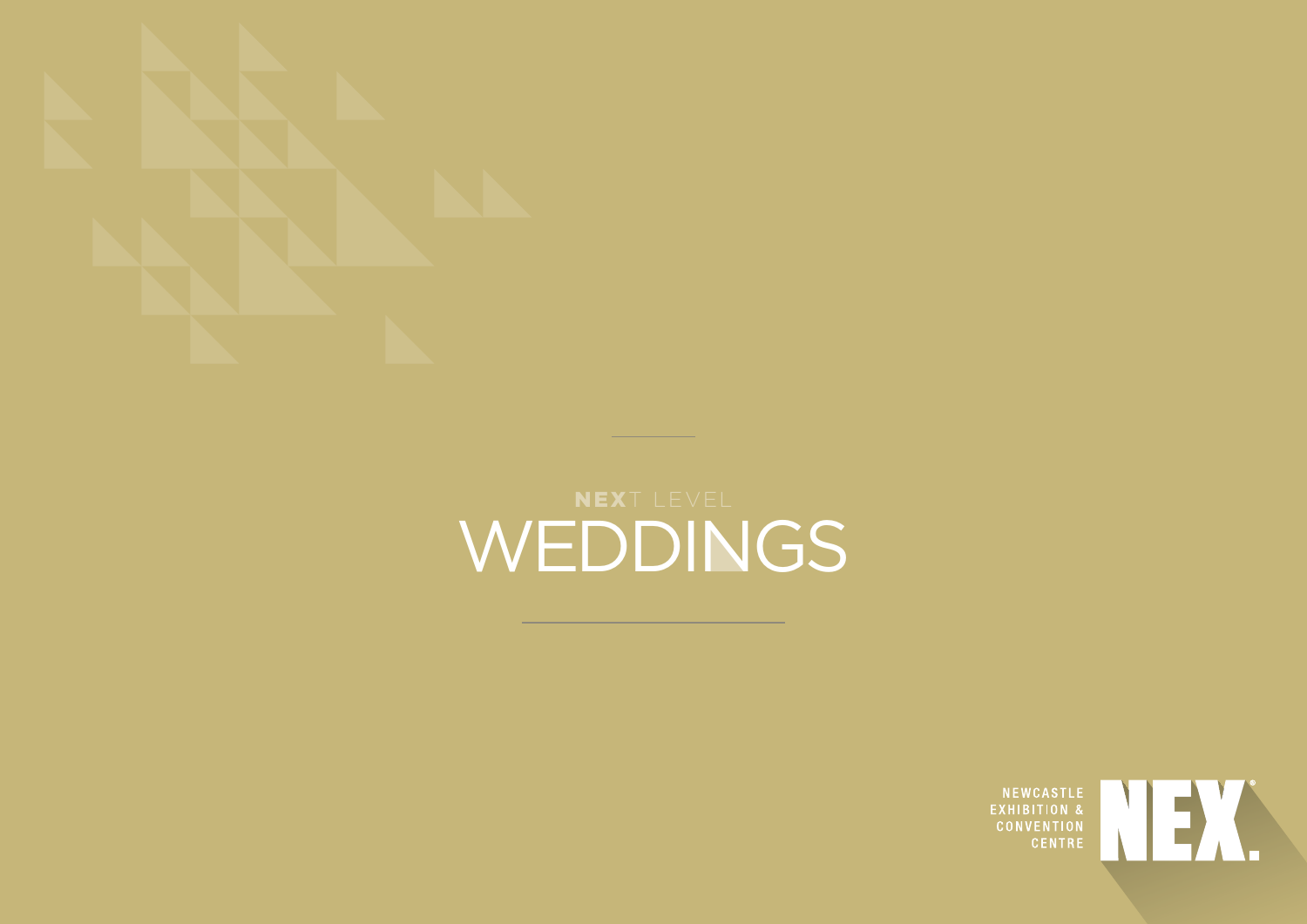

## NOTHING BUT **EX**CELLENCE

Newcastle wedding venues don't get better than this.

NEX is just blocks from beautiful beaches where many bridal parties gather for photo sessions, and our function area features an impressive foyer where light dances through stunning windows to welcome guests. Planning your wedding is made easier with an obligation-free tour of our facilities and access to our preferred list of reliable suppliers.

Exceeding expectations is part of the dining experience for NEX wedding guests. NEX has designed food and wine packages with a focus on fresh local produce that will leave a lasting impression. All guests who have special dietary requirements are thoughtfully catered for.

Exquisite wedding venue options abound at NEX. We can host everything from a 100-guest affair to a grand scale event in our variety of venues.